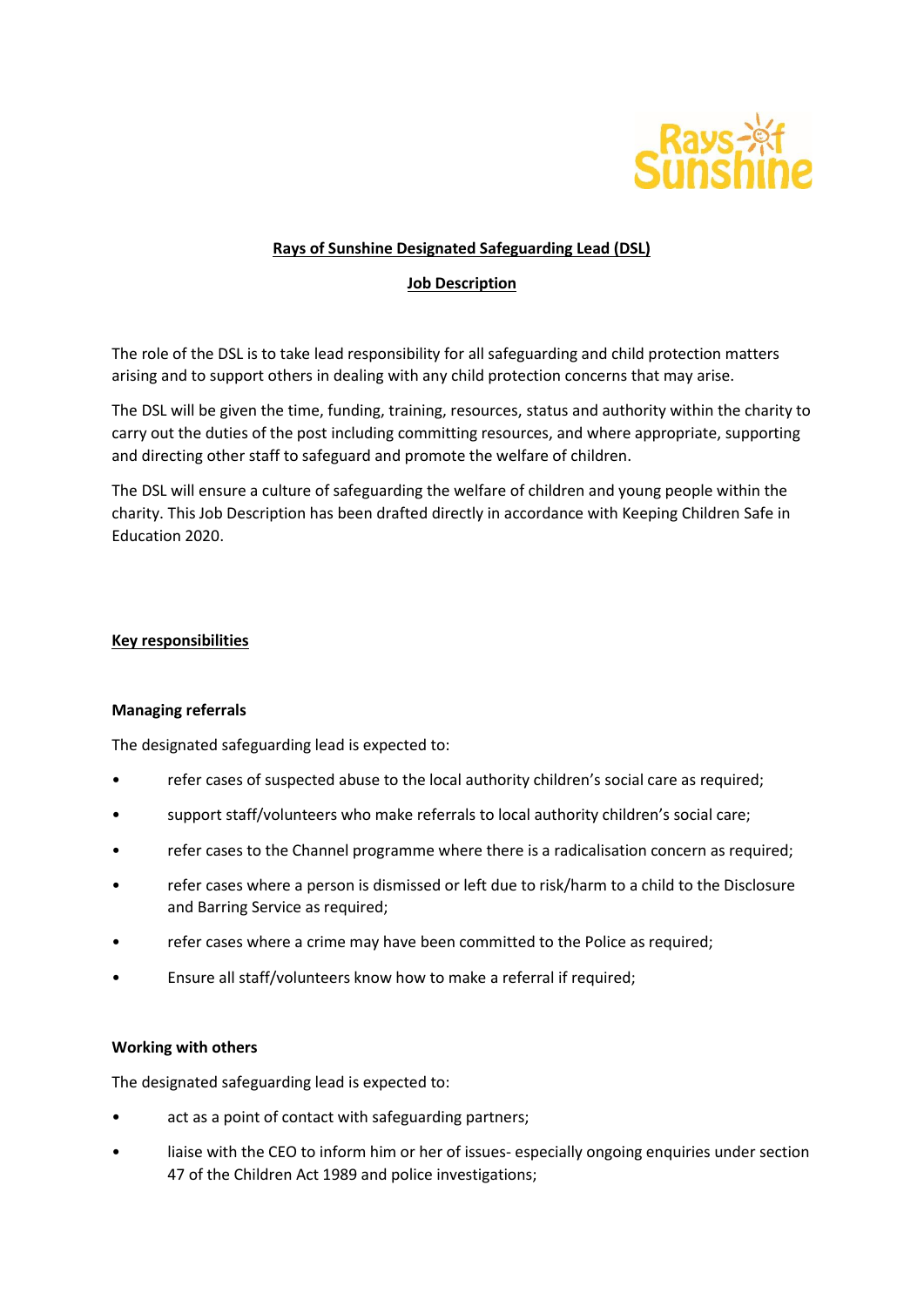- as required, liaise with the "case manager" and the designated officer(s) at the local authority for child protection concerns in cases which concern a staff member;
- liaise with staff and volunteers on matters of safety and safeguarding (including online and digital safety) and when deciding whether to make a referral by liaising with relevant agencies; and
- act as a source of support, advice and expertise for all staff.

# **Training**

The DSL should receive appropriate child protection training every two years. They should refresh their knowledge and skills frequently through network meetings, email updates and documents on an ongoing basis to ensure they:

- understand the assessment process for providing early help and statutory intervention, including local criteria for action and local authority children's social care referral arrangements;
- have a working knowledge of how local authorities conduct a child protection case conference and a child protection review conference and be able to attend and contribute to these effectively when required to do so;
- ensure each member of staff and volunteer has access to, and understands, the charities child protection policy and procedures, especially new and part time staff;
- are alert to the specific needs of children in need, those with special educational needs and young carers;
- understand relevant data protection legislation and regulations, especially the Data Protection Act 2018 and the General Data Protection Regulation;
- understand the importance of information sharing, both within the charity, and with safeguarding partners, other agencies, organisations and practitioners;
- are able to keep detailed, accurate, secure written records of concerns and referrals;
- are able to understand the unique risks associated with online safety and be confident that they have the relevant knowledge and up to date capability required to keep children safe whilst they are online and engaging with our services;
- can recognise the additional risks that children with SEN and disabilities (SEND) and acute medical conditions face online, for example, from online bullying, grooming and radicalisation and are confident they have the capability to support SEND children to stay safe online;
- obtain access to resources and attend any relevant or refresher training courses;
- encourage a culture of listening to children and taking account of their wishes and feelings, among all staff and volunteers, in any measures the charity may put in place to protect them.